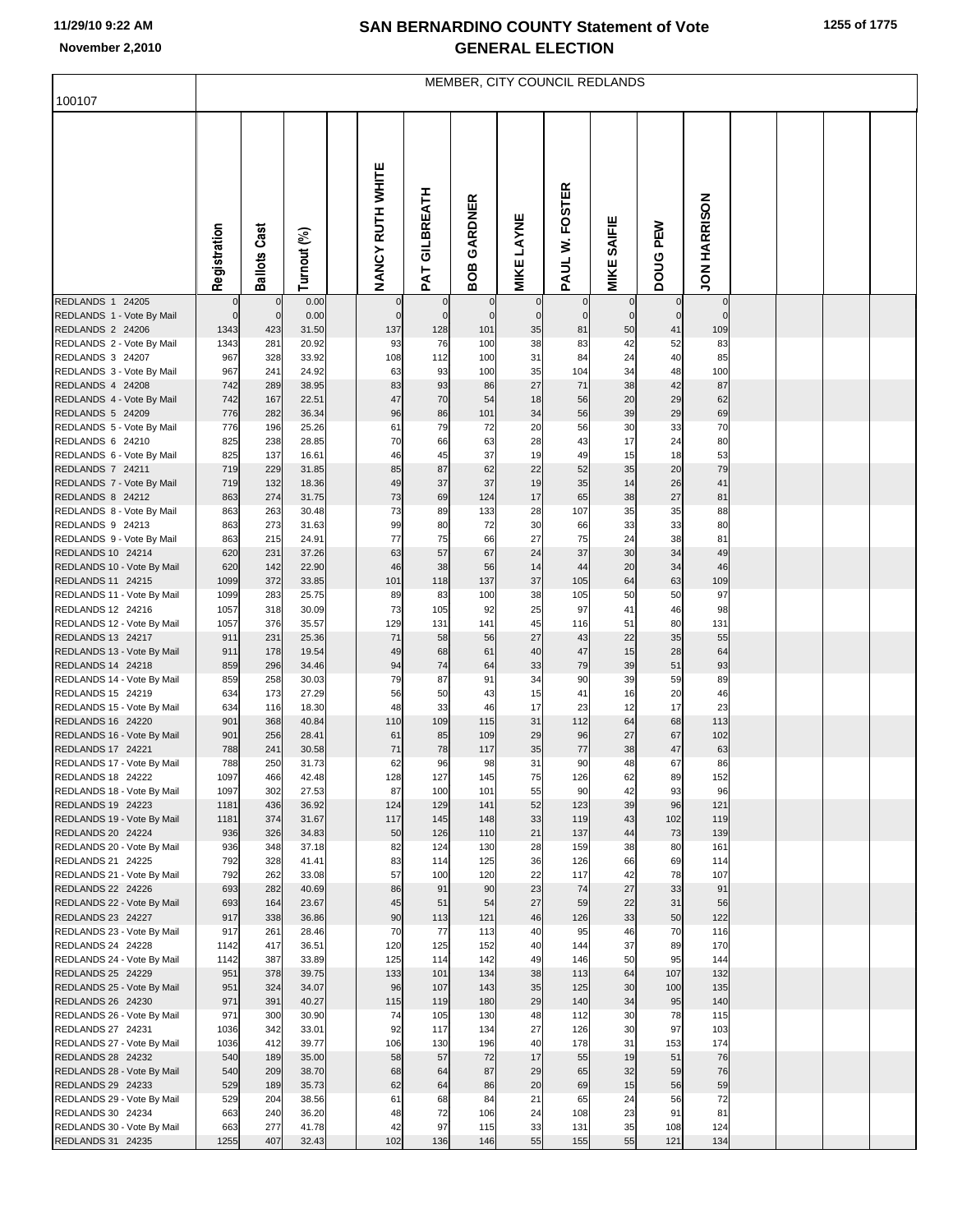## **SAN BERNARDINO COUNTY Statement of Vote November 2,2010 GENERAL ELECTION**

|                                                 | MEMBER, CITY COUNCIL REDLANDS |                     |                |  |                          |                   |                            |                   |                                                      |                         |                    |                      |  |           |  |  |
|-------------------------------------------------|-------------------------------|---------------------|----------------|--|--------------------------|-------------------|----------------------------|-------------------|------------------------------------------------------|-------------------------|--------------------|----------------------|--|-----------|--|--|
| 100107                                          |                               |                     |                |  |                          |                   |                            |                   |                                                      |                         |                    |                      |  |           |  |  |
|                                                 | Registration                  | <b>Ballots Cast</b> | Turnout (%)    |  | NANCY RUTH WHITE         | GILBREATH<br>PAT  | GARDNER<br>BOB             | <b>MIKE LAYNE</b> | W. FOSTER<br>PAUL <sup>1</sup>                       | <b>MIKE SAIFIE</b>      | PEW<br>poug        | <b>JON HARRISON</b>  |  |           |  |  |
| REDLANDS 31 - Vote By Mail                      | 1255                          | 541                 | 43.11          |  | 144                      | 166               | 235                        | 69                | 209                                                  | 80                      | 179                | 200                  |  |           |  |  |
| REDLANDS 32 24236<br>REDLANDS 32 - Vote By Mail | 566<br>566                    | 203<br>235          | 35.87<br>41.52 |  | 46<br>48                 | 70<br>88          | 77<br>106                  | 22<br>18          | 85<br>119                                            | 29<br>13                | 63<br>72           | 73<br>107            |  |           |  |  |
| REDLANDS 33 24237                               | 601                           | 238                 | 39.60          |  | 66                       | 76                | 100                        | 24                | 84                                                   | 16                      | 68                 | 93                   |  |           |  |  |
| REDLANDS 33 - Vote By Mail                      | 601                           | 202                 | 33.61          |  | 43                       | 73                | 92                         | 15                | 117                                                  | 17                      | 62                 | 91                   |  |           |  |  |
| REDLANDS 34 24238                               | 554                           | 151                 | 27.26          |  | 28                       | 56                | 48                         | 10                | 45                                                   | 20                      | 36                 | 52                   |  |           |  |  |
| REDLANDS 34 - Vote By Mail                      | 554                           | 210                 | 37.91          |  | 32                       | 70                | 91                         | 18                | 83                                                   | 25                      | 60                 | 66                   |  |           |  |  |
| REDLANDS 35 24239<br>REDLANDS 35 - Vote By Mail | 48<br>48                      | 42<br>$\mathbf 0$   | 87.50<br>0.00  |  | 11<br>$\mathbf 0$        | 12<br>$\pmb{0}$   | 9<br>$\mathbf 0$           | 4<br>$\pmb{0}$    | 13<br>$\overline{0}$                                 | 6<br>$\mathbf 0$        | 13<br>$\pmb{0}$    | 18<br>$\pmb{0}$      |  |           |  |  |
| REDLANDS 36 24240                               | 953                           | 252                 | 26.44          |  | 90                       | 86                | 78                         | 25                | 50                                                   | 37                      | 46                 | 74                   |  |           |  |  |
| REDLANDS 36 - Vote By Mail                      | 953                           | 293                 | 30.75          |  | 100                      | 93                | 121                        | 35                | 103                                                  | 26                      | 57                 | 98                   |  |           |  |  |
| REDLANDS 37 24241                               | 788                           | 298                 | 37.82          |  | 67                       | 93                | 128                        | 17                | 107                                                  | 27                      | 88                 | 100                  |  |           |  |  |
| REDLANDS 37 - Vote By Mail                      | 788                           | 284                 | 36.04          |  | 48                       | 103               | 122                        | 35                | 136                                                  | 37                      | 98                 | 122                  |  |           |  |  |
| REDLANDS 38 24242                               | 586                           | 214                 | 36.52          |  | 59                       | 72                | 75                         | 19                | 76                                                   | 26                      | 64                 | 76                   |  |           |  |  |
| REDLANDS 38 - Vote By Mail<br>REDLANDS 39 24243 | 586<br>514                    | 232<br>192          | 39.59<br>37.35 |  | 55<br>33                 | 71<br>59          | 113<br>80                  | 18<br>17          | 89<br>83                                             | 31<br>14                | 68<br>63           | 85<br>76             |  |           |  |  |
| REDLANDS 39 - Vote By Mail                      | 514                           | 193                 | 37.55          |  | 52                       | 68                | 72                         | 26                | 72                                                   | 24                      | 56                 | 77                   |  |           |  |  |
| REDLANDS 40 24244                               | 421                           | 139                 | 33.02          |  | 27                       | 46                | 48                         | 14                | 50                                                   | 28                      | 32                 | 45                   |  |           |  |  |
| REDLANDS 40 - Vote By Mail                      | 421                           | 167                 | 39.67          |  | 55                       | 59                | ${\bf 71}$                 | 27                | 68                                                   | 25                      | 50                 | 62                   |  |           |  |  |
| REDLANDS 41 24245                               | $\overline{2}$                | $\overline{2}$      | 100.00         |  |                          | $***$             | ***                        |                   | <b>Insufficient Turnout to Protect Voter Privacy</b> |                         |                    |                      |  | ********* |  |  |
| REDLANDS 41 - Vote By Mail                      | $\overline{2}$                | $\mathbf 0$         | 0.00           |  | $\overline{0}$           | $\bf{0}$          | $\overline{0}$             | $\mathbf 0$       | $\circ$                                              | $\mathbf 0$             | $\overline{0}$     | $\mathbf{0}$         |  |           |  |  |
| REDLANDS 42 24246<br>REDLANDS 42 - Vote By Mail | 221<br>221                    | 148<br>0            | 66.97<br>0.00  |  | 51<br>$\mathbf 0$        | 47<br>$\mathbf 0$ | 51<br>$\mathbf 0$          | 20<br>$\mathbf 0$ | 48<br>$\mathbf 0$                                    | 22<br>$\mathbf 0$       | 50<br>$\mathbf 0$  | 37<br>$\Omega$       |  |           |  |  |
| REDLANDS 44 24247                               | $\mathbf 0$                   | $\Omega$            | 0.00           |  | $\mathbf 0$              | 0                 | $\mathbf 0$                | $\Omega$          | $\mathbf 0$                                          | $\Omega$                | $\Omega$           | $\Omega$             |  |           |  |  |
| REDLANDS 44 - Vote By Mail                      | $\mathbf 0$                   |                     | 0.00           |  |                          |                   | $\Omega$                   |                   | $\mathbf 0$                                          |                         |                    |                      |  |           |  |  |
| REDLANDS 50 24248                               | $\mathbf 0$                   | $\Omega$            | 0.00           |  | 0                        | $\mathsf{C}$      | $\Omega$                   |                   | $\mathbf 0$                                          |                         | $\Omega$           | $\Omega$             |  |           |  |  |
| REDLANDS 50 - Vote By Mail                      | $\bf 0$                       | $\Omega$            | 0.00           |  | $\mathbf 0$              | $\mathsf{C}$      | $\pmb{0}$                  | $\mathbf 0$       | $\pmb{0}$                                            | $\mathbf 0$             | $\mathbf 0$        | $\mathbf 0$          |  |           |  |  |
| REDLANDS 51 24249<br>REDLANDS 51 - Vote By Mail | 997<br>997                    | 269<br>185          | 26.98<br>18.56 |  | 100<br>80                | 80<br>54          | 86<br>72                   | 41<br>26          | 69<br>51                                             | 38<br>27                | 25<br>34           | 71<br>59             |  |           |  |  |
| REDLANDS 52 24250                               | 155                           | 51                  | 32.90          |  | 17                       | 23                | 15                         | 5                 | 11                                                   | $\overline{\mathbf{c}}$ | 6                  | 17                   |  |           |  |  |
| REDLANDS 52 - Vote By Mail                      | 155                           | $\mathbf 0$         | 0.00           |  | $\mathbf 0$              | $\mathbf 0$       | $\mathbf 0$                | $\mathbf 0$       | $\mathbf 0$                                          | $\mathbf 0$             | $\mathbf 0$        | $\mathbf 0$          |  |           |  |  |
| REDLANDS 53 24251                               | 997                           | 222                 | 22.27          |  | 63                       | 69                | 66                         | 19                | 53                                                   | 29                      | 21                 | 46                   |  |           |  |  |
| REDLANDS 53 - Vote By Mail                      | 997<br>471                    | 161<br>133          | 16.15<br>28.24 |  | 43<br>37                 | 52<br>34          | 69<br>43                   | 15<br>27          | 51<br>38                                             | 20<br>8                 | 21<br>22           | 60<br>52             |  |           |  |  |
| REDLANDS 54 24252<br>REDLANDS 54 - Vote By Mail | 471                           | 139                 | 29.51          |  | 39                       | 41                | 54                         | 37                | 38                                                   | 12                      | 39                 | 53                   |  |           |  |  |
| REDLANDS 55 24253                               | 440                           | 142                 | 32.27          |  | 41                       | 49                | 58                         | 18                | 45                                                   | 15                      | 28                 | 48                   |  |           |  |  |
| REDLANDS 55 - Vote By Mail                      | 440                           | 129                 | 29.32          |  | 25                       | 33                | 58                         | 16                | 53                                                   | 20                      | 20                 | 65                   |  |           |  |  |
| REDLANDS 56 24254                               | $\bf 0$                       | $\mathbf{0}$        | 0.00           |  | $\mathbf 0$              | $\mathbf 0$       | $\overline{0}$             | $\mathbf 0$       | $\overline{0}$                                       | $\mathbf 0$             | $\mathbf 0$        | $\overline{0}$       |  |           |  |  |
| REDLANDS 56 - Vote By Mail<br>REDLANDS 57 24255 | $\mathbf 0$<br>266            | $\mathbf 0$<br>72   | 0.00<br>27.07  |  | $\mathbf 0$<br>22        | $\mathbf 0$<br>20 | $\mathbf 0$<br>27          | $\mathbf 0$<br>13 | $\overline{0}$<br>25                                 | $\Omega$<br>15          | $\mathbf{0}$<br>18 | $\overline{0}$<br>23 |  |           |  |  |
| REDLANDS 57 - Vote By Mail                      | 266                           | 101                 | 37.97          |  | 32                       | 37                | 36                         | 6                 | 34                                                   | 12                      | 37                 | 37                   |  |           |  |  |
| REDLANDS 58 24256                               | 625                           | 218                 | 34.88          |  | 28                       | 69                | 91                         | 24                | 91                                                   | 17                      | 65                 | 98                   |  |           |  |  |
| REDLANDS 58 - Vote By Mail                      | 625                           | 240                 | 38.40          |  | 39                       | 102               | 113                        | 20                | 114                                                  | 23                      | 76                 | 126                  |  |           |  |  |
| REDLANDS 59 24257                               | 5                             |                     | 20.00          |  |                          | $***$             | ***                        |                   | <b>Insufficient Turnout to Protect Voter Privacy</b> |                         |                    |                      |  | ********* |  |  |
| REDLANDS 59 - Vote By Mail<br>REDLANDS 60 24258 | 5<br>$\mathbf 0$              | 0<br>$\Omega$       | 0.00<br>0.00   |  | $\pmb{0}$<br>$\mathbf 0$ | 0<br>C            | $\overline{0}$<br>$\Omega$ | O                 | $\overline{0}$<br>$\mathbf{0}$                       | $\mathbf 0$             | $\overline{0}$     |                      |  |           |  |  |
| REDLANDS 60 - Vote By Mail                      | $\mathbf 0$                   | $\Omega$            | 0.00           |  | 0                        | C                 | $\Omega$                   |                   | $\mathbf 0$                                          |                         |                    | $\Omega$             |  |           |  |  |
| REDLANDS 64 24259                               | 916                           | 290                 | 31.66          |  | 98                       | 102               | 94                         | 30                | 88                                                   | 46                      | 56                 | 76                   |  |           |  |  |
| REDLANDS 64 - Vote By Mail                      | 916                           | 257                 | 28.06          |  | 73                       | 90                | 83                         | 37                | 90                                                   | 38                      | 66                 | 86                   |  |           |  |  |
| <b>Precinct Totals</b>                          | 36796                         | 12572               | 34.17          |  | 3565                     | 3924              | 4317                       | 1303              | 3793                                                 | 1532                    | 2501               | 4005                 |  |           |  |  |
| Vote By Mail Totals                             | 36796                         | 10884               | 29.58          |  | 3010                     | 3667              | 4372                       | 1330              | 4064                                                 | 1371                    | 2779               | 4105                 |  |           |  |  |
| <b>Grand Totals</b>                             | 36796                         | 23456               | 63.75          |  | 6575                     | 7591              | 8689                       | 2633              | 7857                                                 | 2903                    | 5280               | 8110                 |  |           |  |  |
| San Bernardino County                           | 36796                         | 23456               | 63.75          |  | 6575                     | 7591              | 8689                       | 2633              | 7857                                                 | 2903                    | 5280               | 8110                 |  |           |  |  |
| State Bd of Equal 3                             | 36796                         | 23456               | 63.75          |  | 6575                     | 7591              | 8689                       | 2633              | 7857                                                 | 2903                    | 5280               | 8110                 |  |           |  |  |
| Congressional District 41<br>Senate District 31 | 36796<br>36796                | 23456<br>23456      | 63.75<br>63.75 |  | 6575<br>6575             | 7591<br>7591      | 8689<br>8689               | 2633<br>2633      | 7857<br>7857                                         | 2903<br>2903            | 5280<br>5280       | 8110<br>8110         |  |           |  |  |
| Senate District 32                              |                               | $\Omega$            | 0.00           |  | $\mathbf 0$              | $\mathbf 0$       | $\mathbf 0$                | 0                 | $\overline{0}$                                       | $\Omega$                | $\Omega$           | $\Omega$             |  |           |  |  |
| Assembly District 59                            | 55                            | 45                  | 81.82          |  | 11                       | 12                | 10                         | 4                 | 14                                                   |                         | 13                 | 18                   |  |           |  |  |